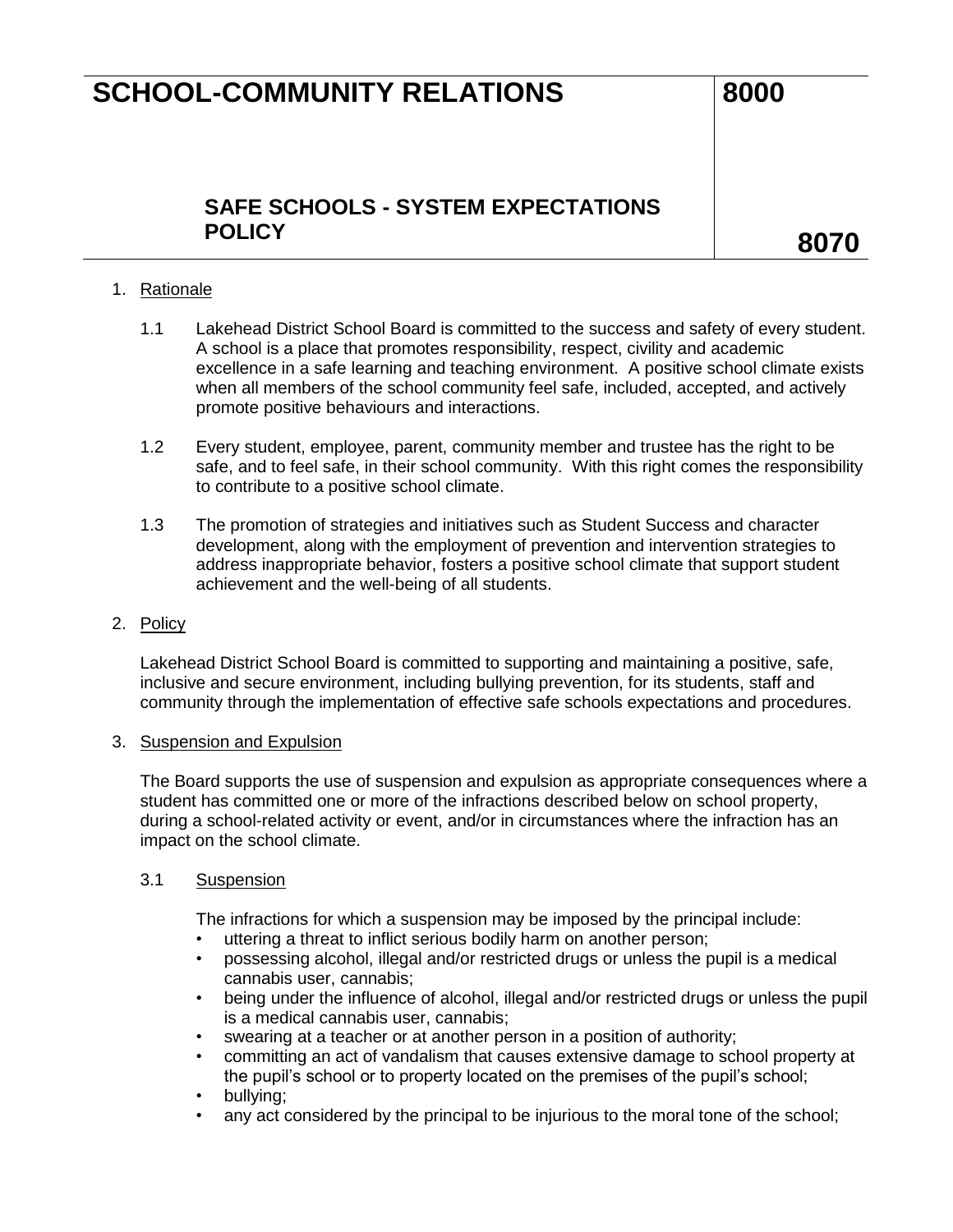# **SCHOOL-COMMUNITY RELATIONS** 8000

## **SAFE SCHOOLS - SYSTEM EXPECTATIONS POLICY 8070**

- any act considered by the principal to be injurious to the physical or mental wellbeing of members of the school community;
- persistent opposition to authority;
- the willful destruction of school property;
- incidents off school property which impact on the school;
- habitual neglect of duty;
- conduct inconsistent with the Code of Conduct of the Board or school;
- conduct affecting the safe learning environment for the students or working environment of staff of the school; and
- any other activity for which a pupil may be suspended under a policy of the Board.

#### 3.2 Expulsion

The principal is required to suspend a student for up to 20 school days if the principal believes that the student has engaged in an activity for which the student might ultimately be expelled by the School Board. This enables the principal to remove the student from the school while the principal investigates the incident and decides whether to recommend to the Board that the student be expelled.

The infractions for which a principal may consider recommending to the Board that a pupil be expelled from the pupil's school or from all schools of the Board include:

- possessing a weapon, including possessing a firearm or knife;
- using a weapon to cause or to threaten bodily harm to another person;
- committing physical assault on another person that causes bodily harm requiring treatment by a medical practitioner;
- committing sexual assault;
- trafficking in weapons, illegal or restricted drugs;
- committing robbery;
- giving alcohol or cannabis to a minor;
- issuing a bomb threat or causing a bomb threat to be issued;
- bullying, if:
	- i. the pupil has previously been suspended for engaging in bullying, and
	- ii. the pupil's continuing presence in the school creates an unacceptable risk to the safety of another person.
- any activity listed in Ontario Education Act subsection 306 (1) that is motivated by bias, prejudice or hate based on race, national or ethnic origin, language, colour, religion, sex, age, mental or physical disability, sexual orientation, gender identity, gender expression, or any other similar factor;
- an act considered by the principal to be significantly injurious to the moral tone of the school and/or to the physical or mental well-being of others;
- a pattern of behavior that is so inappropriate that the student's continued presence is injurious to the effective learning and/or working environment of others;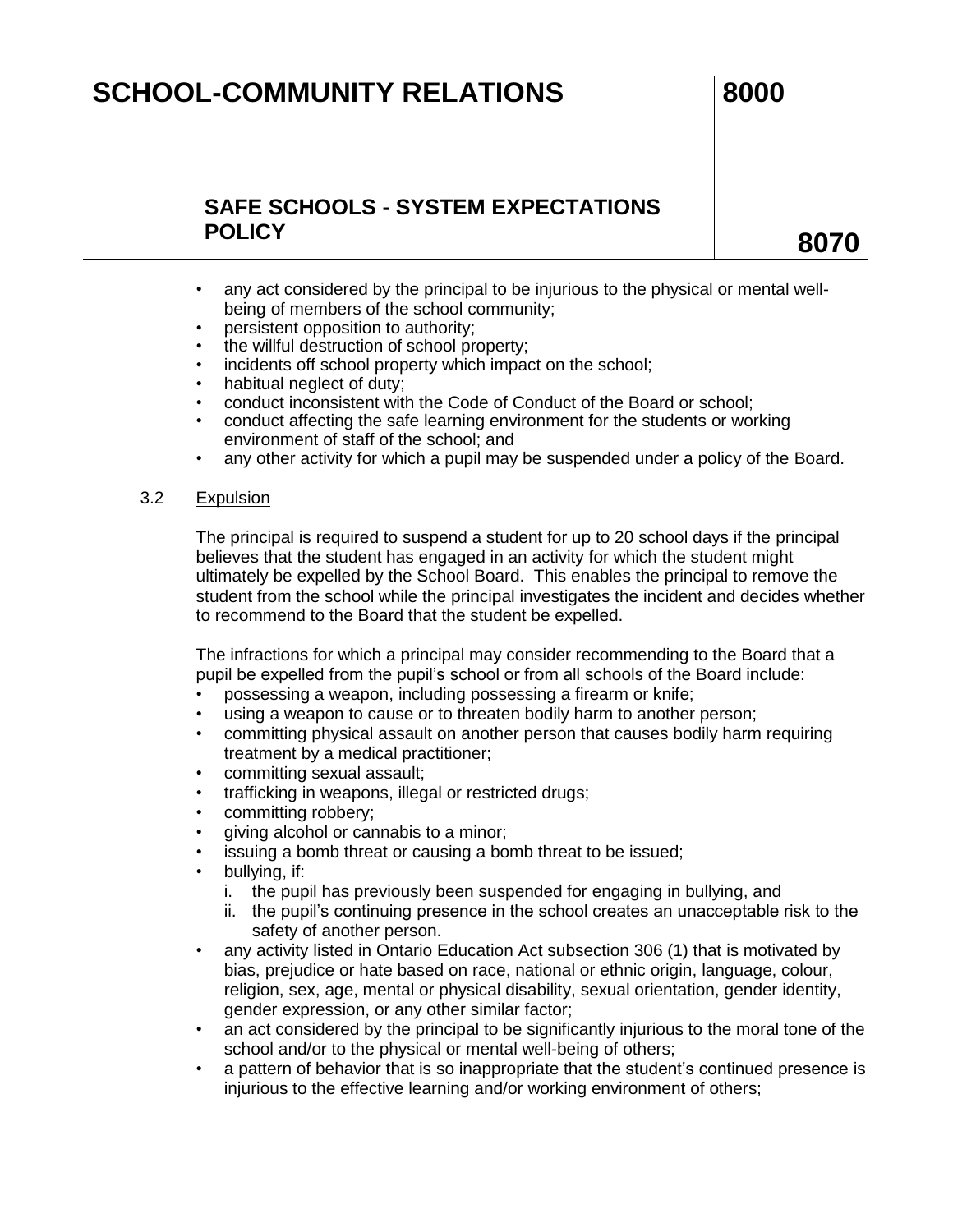# **SCHOOL-COMMUNITY RELATIONS 5CHOOL-COMMUNITY RELATIONS**

## **SAFE SCHOOLS - SYSTEM EXPECTATIONS POLICY 8070**

- activities engaged in by the student on or off school property that cause the student's continuing presence in the school to create an unacceptable risk to the physical or mental well-being of other person(s) in the school or Board;
- activities engaged in by the student on or off school property that have caused extensive damage to the property of the Board or to goods that are/were on Board property;
- the student has demonstrated through a pattern of behavior that they have not prospered by the instruction available to them and that they are persistently resistant to making changes in behavior which would enable them to prosper;
- any act considered by the principal to be a serious violation of the requirements of student behavior and/or a serious breach of the Board or school Code of Conduct;
- where a student has no history of discipline or behavior intervention, or no relevant history, a single act, incident or infraction considered by the principal to be a serious violation of the expectations of student behavior and/or a serious breach of the Board or school Code of Conduct; and
- any other activity that, under a policy of the Board, is an activity for which a principal must suspend a pupil and, therefore, in accordance with this, conduct an investigation to determine whether to recommend to the Board that the pupil be expelled.
- 4. Guiding Principles
	- 4.1 Effective schools support the development of a safe and positive environment through leadership, school climate, high expectations for learning, instructional and curriculum focus, assessment and evaluation of student success, parent/community involvement and support and staff development.
	- 4.2 A positive school climate is a crucial component of prevention; it may be defined as the sum total of all of the personal relationships within a school environment. When these relationships are founded in mutual acceptance and inclusion, and modelled by all, a culture of respect becomes the norm.
	- 4.3 Responsibility and ownership for a safe learning environment must be assumed by all members of the school community.
	- 4.4 The Provincial Code of Conduct sets clear provincial standards of behavior. These standards of behavior apply to students whether they are on school property, on school buses, at school-related events or activities, or in other circumstances that could have an impact on the school climate. They also apply to all individuals involved in the publicly funded school system – trustees, director, superintendents, principals, teachers, other school and Board staff, parents, volunteers, and community groups.
	- 4.5 Prevention and intervention programs are essential to teaching appropriate behaviours and self-discipline, including bullying prevention programs.